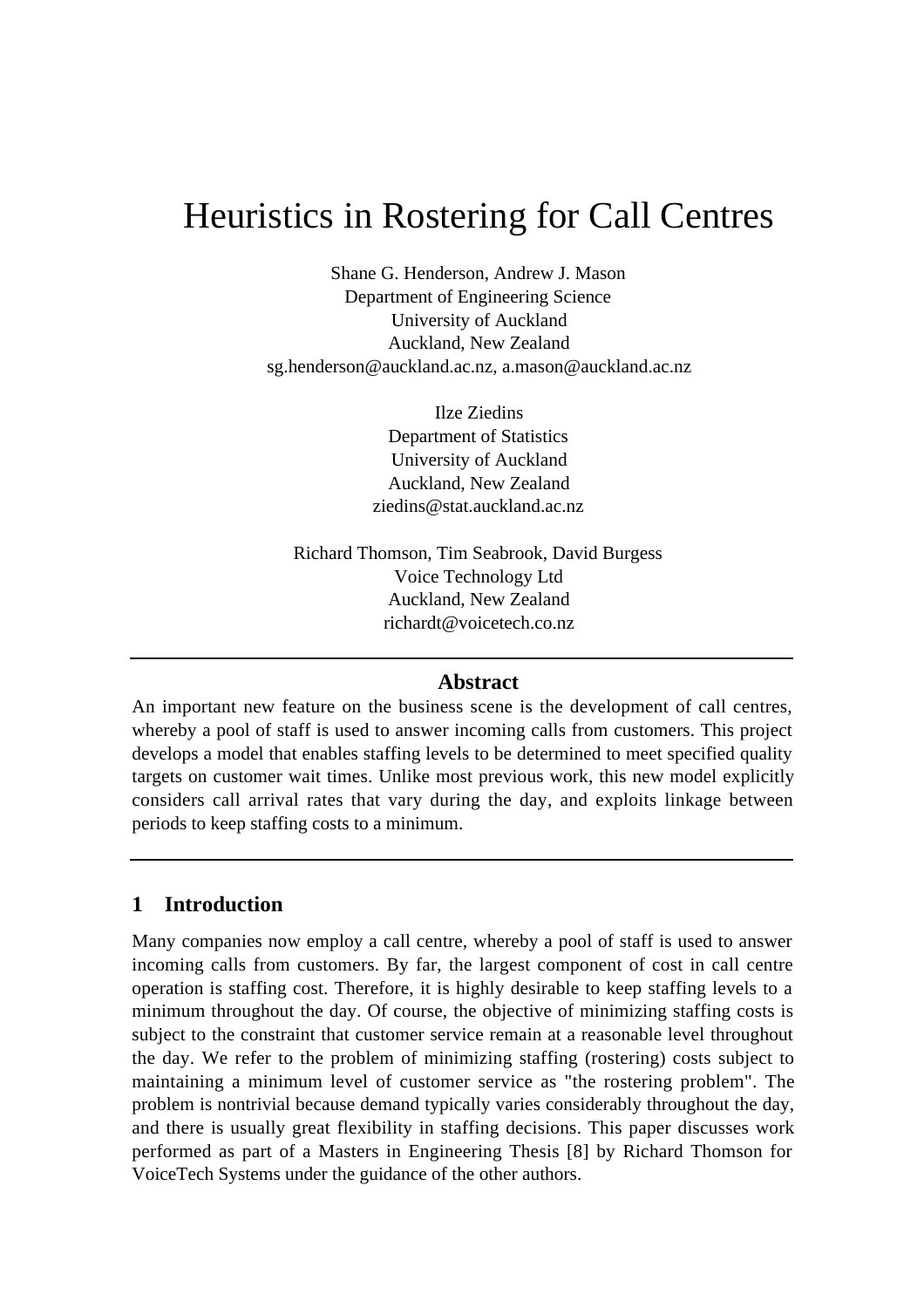Perhaps the primary measure of customer service is customer waiting time in the queue before reaching a server. It is also desirable to incorporate customer abandonment (reneging), where a customer hangs up before receiving service, in any measure of customer service. This is usually achieved by defining a customer specific Customer Grade of Service (CGOS). The CGOS is typically expressed as a percentage, with 100% reflecting ideal service, and lower percentages representing lower levels of service. For example, a customer that abandons might receive a CGOS of 0%. The constraint that customer service be satisfactory may be expressed in many different forms. For example:

- CGOS should exceed 50% for all customers.
- 95% of customers should receive a  $CGOS > 80\%$ .
- In any 2 hour window, the average CGOS should exceed 80%.
- During peak times, the average CGOS should exceed 50%, while at other times it should exceed 80%.
- The expected CGOS for a customer arriving at any time throughout the day should exceed 80%.

Because of the random nature of call centre operation, for any given day, these requirements (with the possible exception of the last one) can only be met with a certain probability. It is usual to perform some form of averaging of CGOS to obtain an overal grade of service (GOS) for a given set of customers.

Our minimal customer service requirements are that in any 2 hour window, the GOS should exceed 80%. We will require that this constraint be satisfied with probability 90%, i.e., that the constraint be satisfied on 90% of all days.

The rostering problem is typically solved in two phases [6]. If we assume that the day has been broken into a number of periods, perhaps each of 15 minutes duration, then the first phase is to determine the staffing requirements for each period of the day. We term these staffing levels the *work requirement*. We seek a work requirement that is 'minimum' in the sense that the service target cannot be met if staffing is reduced in any period. In the second phase, one attempts to build staff rosters that "cover" the minimum staffing requirements determined in the first phase.

The work requirement (phase 1) is typically determined using queueing models and/or simulation. Queueing models are most applicable when convergence to steadystate is rapid, so that the assumption that the system is in steady-state in any given period is a reasonable one. Unfortunately, rapid convergence to steady state is *not* typical in call centres, especially when the system is periodically heavily loaded, and thus arrival rates are varying from one period to the next. Another approach is to use simulation to determine staffing levels. This approach is taken in, for example, [1]. Yet another approach is to attempt to numerically calculate or approximate the time-varying distribution of GOS. Strongly related ideas are discussed in [3].

There are several problems with the standard approaches. Firstly, there is typically *linkage* between time periods in the sense that the GOS depends on staffing levels in both the current and previous periods. If steady state models are used to calculate the required staffing levels, then this linkage will be ignored, and thus the calculated staffing levels may not yield a feasible solution. Secondly, the linkage between periods typically increases the number of minimum work requirements, i.e. it may be possible to change the staffing requirements in such a way that customer service remains satisfactory, but the solution is still a minimum (in the sense given above). Clearly,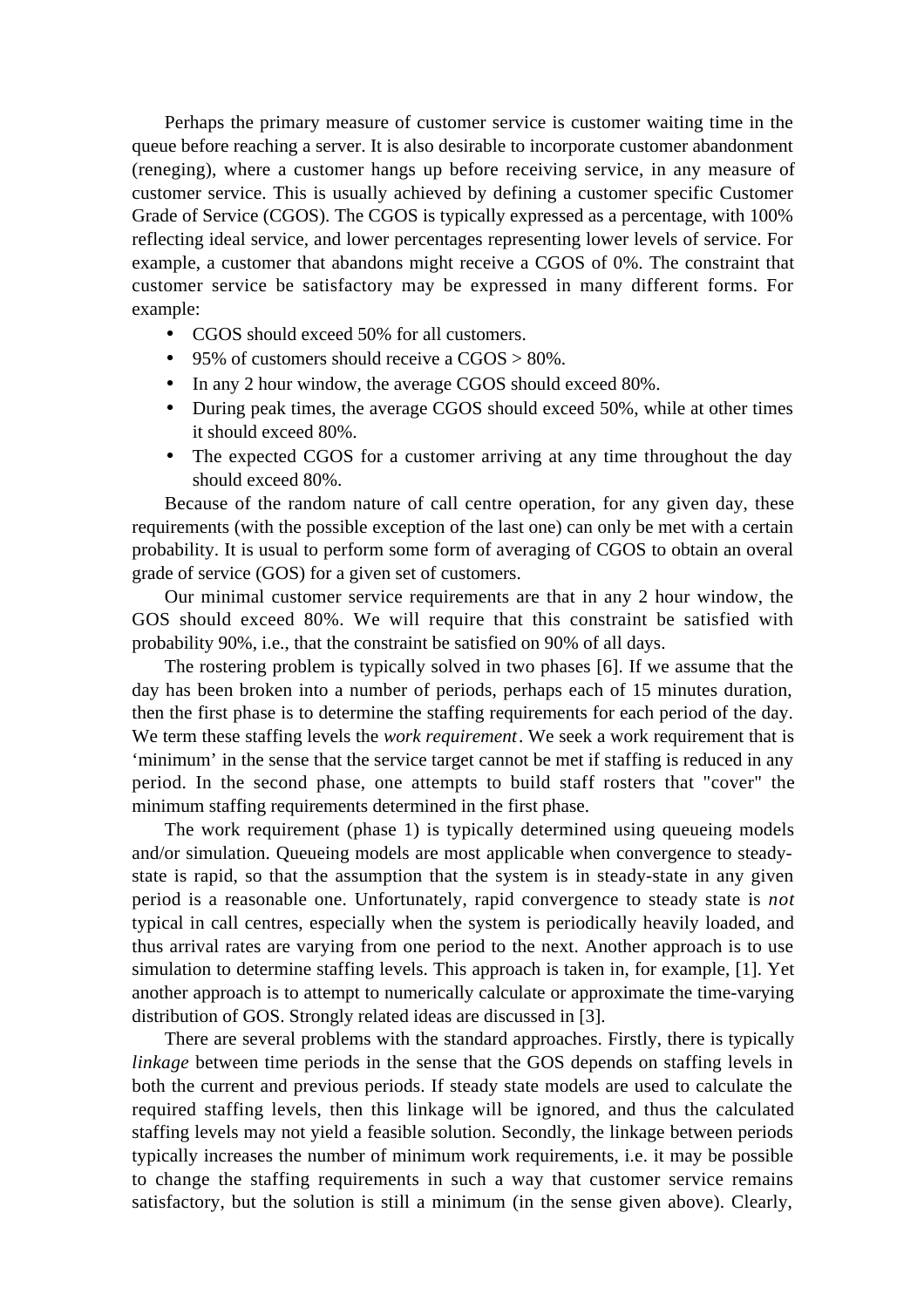where there are many such minimum work requirements, we would like to choose that work requirement that is "easier" to roster, in the sense that the roster generated in Phase 2 is cheaper, or of higher quality. While the final cost/quality of a work requirement is difficult to determine without solving the Phase 2 optimisation problem, some estimate of these measures would be useful in directing the search for a good minimum work requirement.

Our approach attempts to remedy these deficiencies in two ways. First, we attempt to capture some of the linkage effects between time periods in the model used to determine work requirements. To achieve this, we use steady-state queueing models to identify the GOS if the system were run under constant conditions for a sufficiently long period of time. These steady-state results are then modified using heuristics to attempt to capture the time-dependent effects. Secondly, a dynamic program incorporating these time-dependent approximations is solved to obtain minimum staffing levels throughout the day. The cost structure of the dynamic program is designed to construct staffing levels that are "easy" to roster.

Another approach that attempts to capture the linkage between time periods is discussed in [5, 2]. This approach utilizes simulation and integer programming in concert to obtain optimal rosters. The method shows great promise but is in a very early stage of development.

The remainder of this paper is organized as follows. In Section 2, we introduce a queueing model of call centre operation, and provide steady-state results. We also discuss how the GOS requirements are approximated. In Section 3, we explain how the steady-state results of Section 2 are modified to obtain approximations to timedependent grade of service. In Section 4, we discuss the dynamic program that is used to determine the minimum staffing levels.

#### **2. Steady-State Results**

Consider the following model of a call centre. Calls arrive to the call centre according to a non-stationary Poisson process with a piecewise constant arrival rate ( $\lambda(t)$ :  $t \ge 0$ ). We assume, for definiteness, that the function  $\lambda(.)$  is right-continuous. If a server is free, the customer immediately enters service. Service times are exponentially distributed with mean  $\mu^{-1}$ . If no server is available, the customer queues for service. Customers who are still in the queue when their abandonment time is reached leave the system without ever receiving service. Abandonment times are exponentially distributed with mean  $\alpha^{-1}$ . All arrival times, service times and abandonment times are independent.

Under these assumptions, the model is a birth-death process with non-stationary arrival rates. However, if the arrival rate were constant and not time-varying, then one could apply standard results on birth-death processes to obtain stationary distributions. Let q( $\cdot$ ;  $\lambda$ ,  $\mu$ ,  $\alpha$ , c) denote the steady-state distribution of the number of customers in the system when the arrival rate is constant and equal to  $\lambda$ , the service rate is  $\mu$ , the abandonment rate is  $\alpha$ , and there are c servers, so that  $q(n; \lambda, \mu, \alpha, c)$  is the steady-state probability that there are n customers in the system. This distribution may be obtained using standard birth-death approaches; see [8] for details.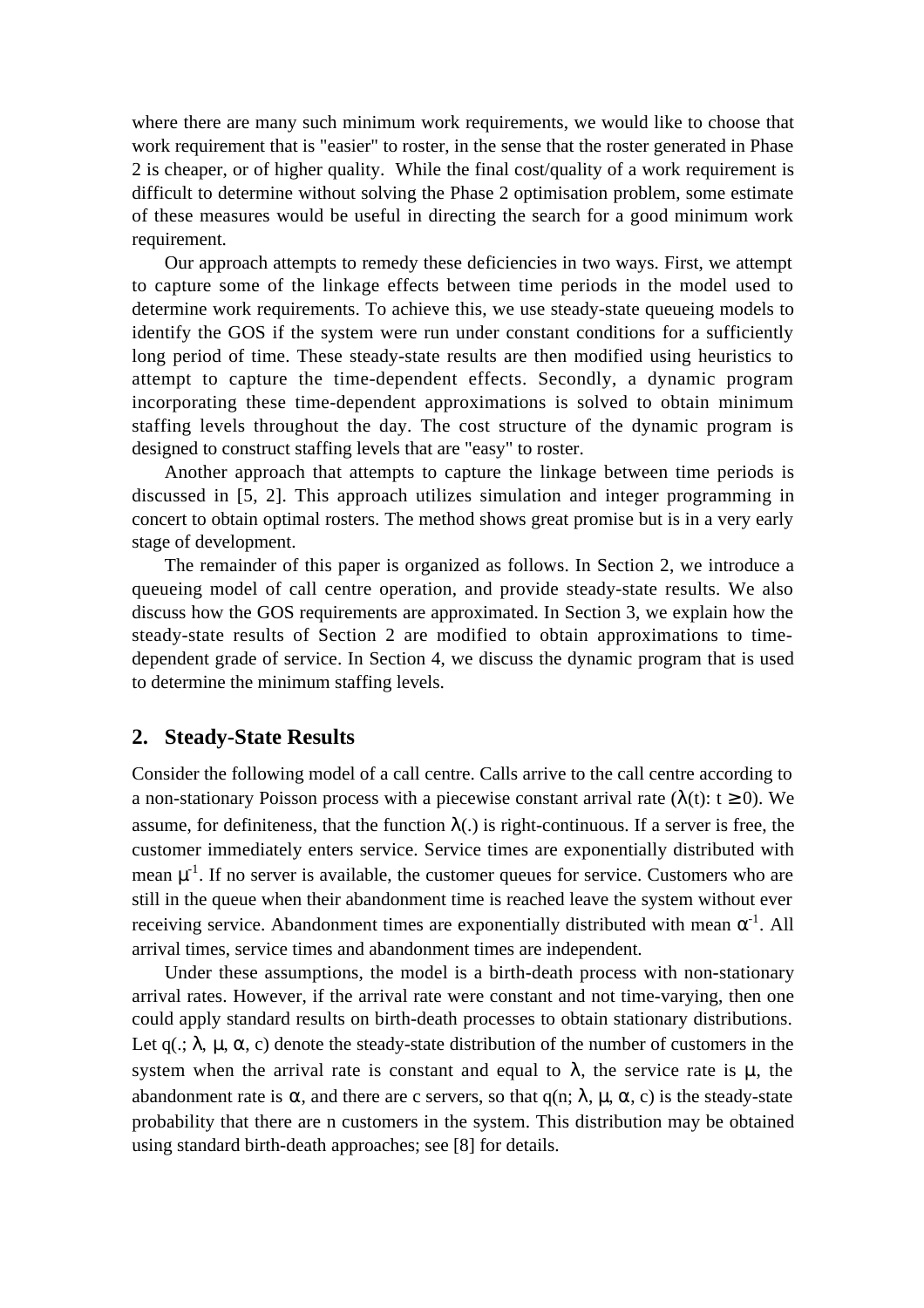It is also possible to obtain the steady-state probability  $p(\lambda, \mu, \alpha, c)$  that a customer abandons, and the steady-state distribution function w(.;  $\lambda$ ,  $\mu$ ,  $\alpha$ , c) of the waiting time in the queue conditional on the customer not abandoning. See [8] for details.

These steady-state results may be used to approximate the required GOS statistics as follows. Let  $A_i = 1$  if the ith customer abandons, and 0 otherwise. Let  $W_i$  be the ith customer's waiting time in the queue. The ith customer's CGOS is then given by  $CGOS(A<sub>i</sub>, W<sub>i</sub>)$ , where the function  $CGOS(.,.)$  is defined (for example) by

$$
CGOS(a, w) = \begin{cases} 0 & \text{if } a = 1 \\ 100 & \text{if } a = 0, w < 10 \\ 80 & \text{if } a = 0, 10 \le w < 30 \\ & \text{M} \end{cases}
$$

The GOS as measured by VoiceTech is broken down into 2 hour periods of the day. The GOS over a 2 hour period is defined as the average CGOS of customers that arrive in that period. Using a steady-state approximation, the GOS in any period may be approximated by

$$
GOS \approx E \, CGOS(A, W)
$$
  
= 0 P(A = 1) + 100 P(W < 10 | A = 0) + L

where the expectation and probabilities are with respect to the stationary distribution with appropriately chosen parameters.

Notice that this approximation to GOS over the 2 hour period may be expressed as a function of the conditional distribution of waiting time given that the customer does not abandon, i.e., the approximate  $GOS = f(w(.; \lambda, \mu, \alpha))$ , where f is a known function.

#### **3. Time-Dependent Approximations**

As discussed in the previous section, we can approximate the GOS over a given period by

$$
GOS \approx f(w(.; \lambda, \mu, \alpha, c)),
$$

where  $\lambda$ ,  $\mu$ ,  $\alpha$  and c are the parameters for the period in question. However, this approximation assumes the system is in steady-state during the time period in question. We will now extend this approximation using a heuristic approach.

Let  $t_0 = 0$ , and for  $k \ge 1$ , define  $t_k = \inf\{t > t_{k-1}: \lambda(t) \neq \lambda(t-\epsilon)\}\)$ , so that the times  $t_k$  are the times when the arrival rate changes. For the purposes of exposition, we will assume that the time intervals  $(t_k - t_{k-1}: k \ge 1)$  are all of equal length, although this is certainly not necessary for our approach. Let  $\tilde{W}_k$  be the waiting time distribution of a randomly selected customer that arrives in the interval  $[t_{k-1}, t_k)$ . Assuming that the system is empty at time 0, it is reasonable to define  $\tilde{W}_k = 0$  (the distribution that is a point mass at 0) for  $k = 0$ .

If we could modify  $t_k$ , then as  $t_k$  got large (with  $t_{k-1}$  held fixed), the distribution  $\tilde{W}_k$ would converge to w(.;  $\lambda(t_{k-1})$ ,  $\mu$ ,  $\alpha$ ,  $c_k$ ), where  $c_k$  is the number of servers available in period k. This suggests that we might approximate the distribution  $\tilde{W}_1$  by a convex combination of W<sub>0</sub> (an approximation to  $\tilde{W}_0$ ) and w(.; $\lambda$ (0),  $\mu$ ,  $\alpha$ , c<sub>1</sub>), so that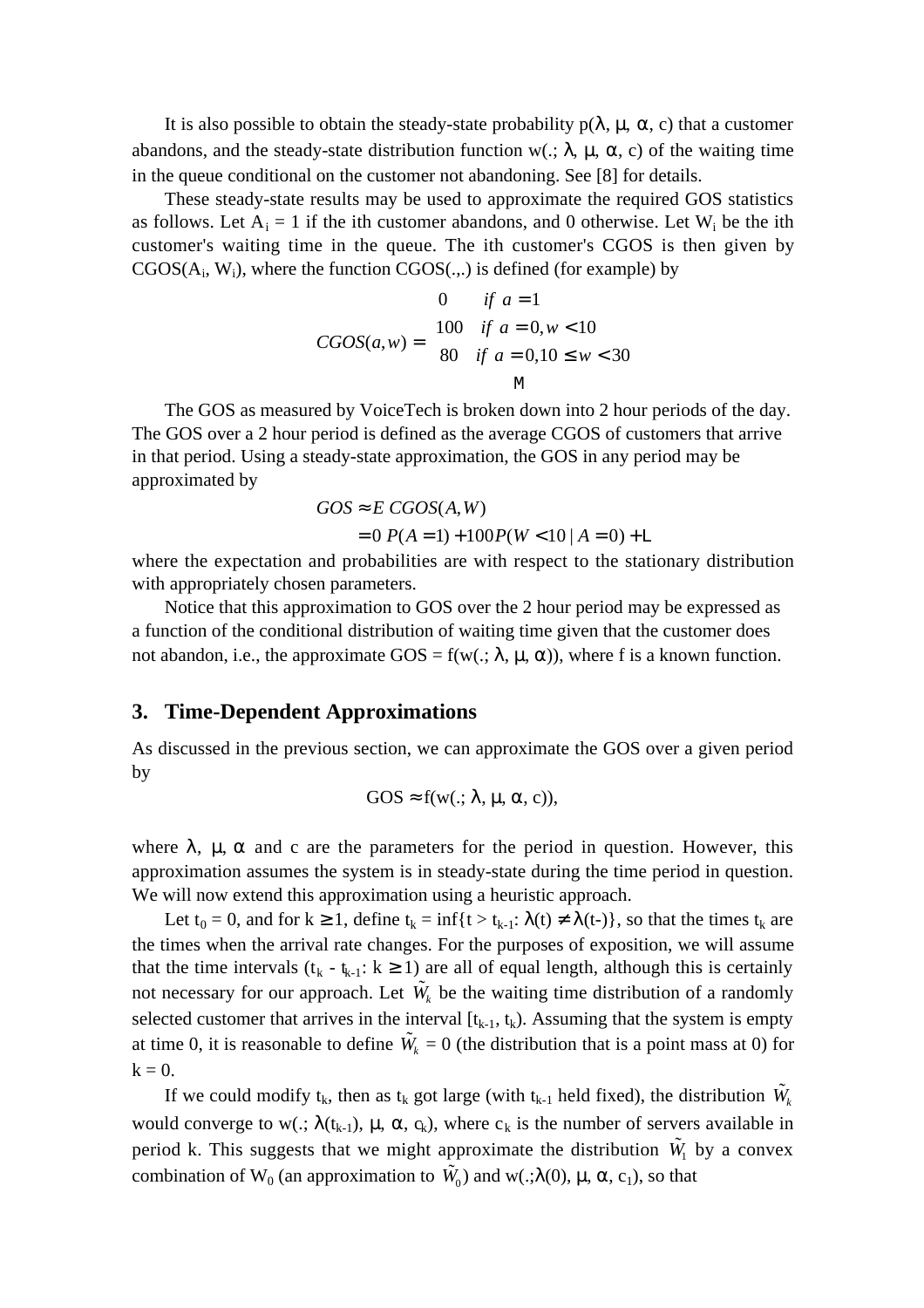$$
\tilde{W}_1 \approx W_1 = \delta W_0 + (1 - \delta) w(\cdot; \lambda(0), \mu, \alpha, c_1),
$$

and similarly we could approximate  $\tilde{W}_k$  by

$$
\widetilde{W}_k \approx W_k = \delta W_{k-1} + (1-\delta)w(\cdot;\lambda(t_{k-1}),\mu,\alpha,c_k).
$$

Note that this approximation is far from exact. Our goal is a simple modification to the steady-state results given in the previous section. See [4] for details on the theory of convergence to steady-state for Markov processes, of which our model is a special case.



Figure 1: The time-dependent approximation in the space of distributions.

The approximation is depicted in Figure 1. The stationary distributions  $W_0 = Z_0$ , and  $(Z_k = w): \lambda(t_{k-1}), \mu, \alpha, c_k): k \ge 1$  are depicted as points in the space of waiting time distributions. The process starts out at time  $t = 0$  at the point  $Z_0$  corresponding to a guaranteed zero waiting time in the queue. If  $t_1$  were to increase, we would expect the distribution  $\tilde{W}_1$  to approach  $Z_1$ . Our approximation assumes that this convergence occurs along the straight line joining  $Z_0$  and  $Z_1$ , and further assumes a particular position along the line (through the parameter  $\delta$ ). Therefore the approximation W<sub>1</sub> lies somewhere on the line segment  $[Z_0, Z_1]$ . In the following interval  $[t_1, t_2)$ , the distribution begins to converge to  $Z_2$ . Again we take a step along the line joining the current point and  $Z_2$ . This process repeats recursively.

We can then approximate the GOS over the period  $[t_{k-1}, t_k)$  by  $f(W_k)$ , where f is the function discussed in Section 2, and  $W_k$  is the approximation to the waiting time distribution in the interval  $[t_{k-1}, t_k)$ . Notice that the function f is linear, in the sense that

$$
f(\delta V_1 + (1-\delta) V_2) = \delta f(V_1) + (1-\delta) f(V_2),
$$

where  $0 \le \delta \le 1$ , and  $V_1$  and  $V_2$  are 2 waiting time distributions. Hence, the approximate GOS in period k is a convex combination of the previous period's GOS approximation and the GOS corresponding to the stationary distribution w(.;  $\lambda(t_{k-1})$ ,  $\mu$ ,  $\alpha$ ,  $c_k$ ).

The final step in the approximation is to choose the step parameter  $\delta$ . For small time intervals,  $\delta$  should be chosen close to 1 so that a small step is taken towards the new stationary distribution, whereas for large time intervals  $\delta$  should be chosen close to 0. See [8] for further details on an appropriate choice of δ.

The approximation to the GOS in each period is very easily calculated for a given set of server allocations (c<sub>k</sub>: k  $\geq$  1). In particular, the GOS in the next period k+1 can be easily calculated given the current period k's distribution and the number of staff  $c_{k+1}$  on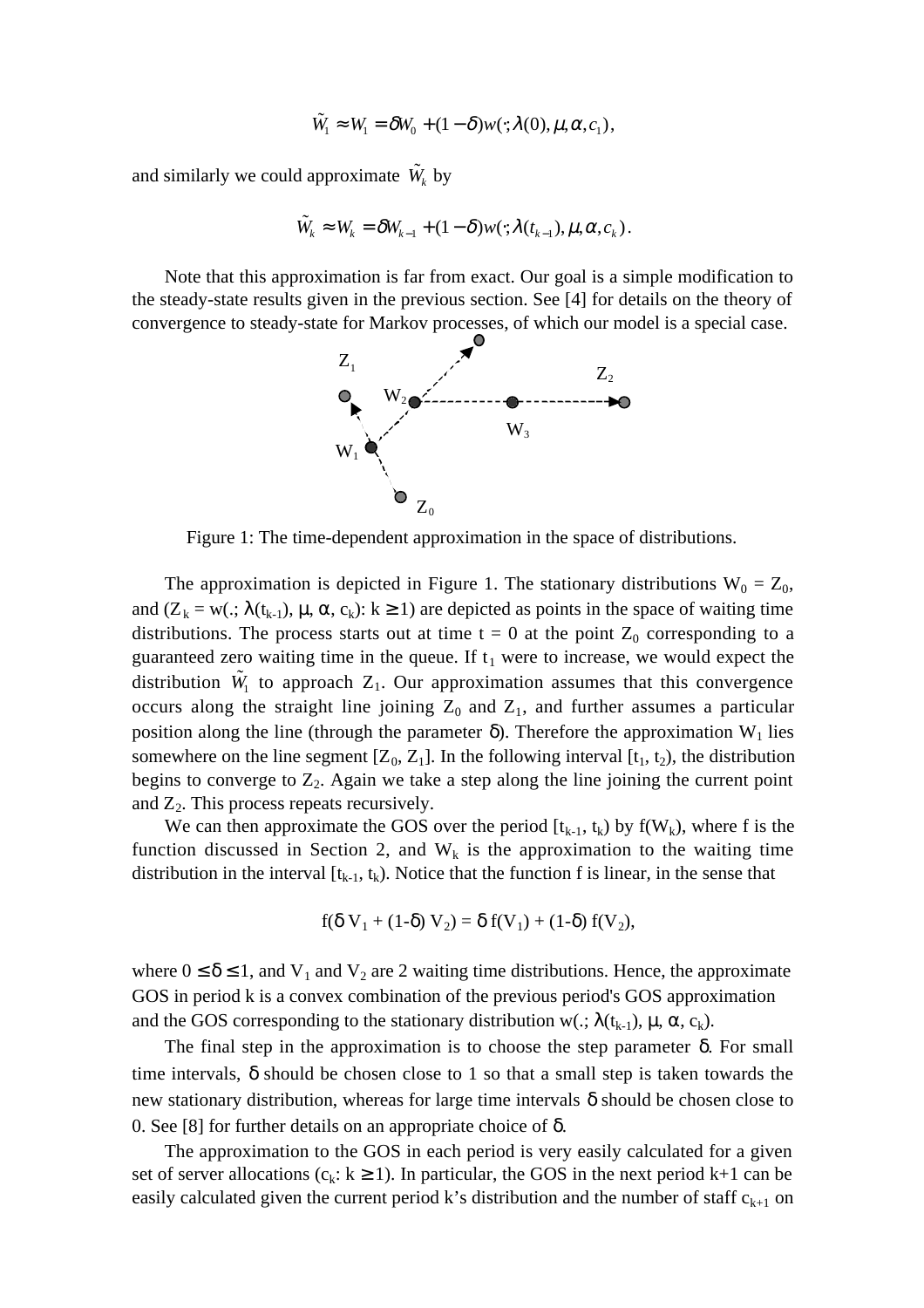duty in the next period. More importantly, because f is linear, the actual distibution is not required, but only its GOS. Thus, the next period's GOS can be calculated from the current period's GOS and the next period's staffing level  $c_{k+1}$ . This observation, depicted in Figure 2, underpins the dynamic program that attempts to select suitable  $c_k's$ .



**Figure 2: Schematic of the sequence of distributions viewed in the GOS space.**

#### **Staffing Dynamic Program**

Our objective with the staffing dynamic program (DP) is to determine staffing levels for the periods that together provide a minimum work requirement that meets the GOS target for each period and will also result in a good staff roster. A schematic of this DP is shown below in Figure 3. The periods in the day (being typically of 15 minutes duration) form the stages of the DP; these are plotted on the horizontal axis. Each state in the DP – shown on the vertical axis - defines a possible grade of service that may be achieved in the associated period (stage). An arc  $[k,f,c]$  in the DP represents a change in the GOS from one period  $k$  to the next period, period  $k+1$ , for a given starting GOS f (the state shown at the tail of the arc) and a specified staffing level c (shown beside the arc). The resultant GOS for the arc,  $f_k(f,c)$ , is calculated from the approximation discussed above using the arrival rate associated with period k.

From this example it can be seen that the system starts with 100% GOS in stage 0. By making differing numbers of agents available for service we move to the corresponding GOS for that staffing level in stage 1 (the end of the first quarter-hour period). It should be noted that not every GOS state can be reached as there are only an integer number of agents. A similar process is repeated from stage 1, where we only examine the path forward from states that have been reached from stage 0. It can be seen that the state associated with a GOS value of 80% in stage 2 can be reached by two distinct paths. Thus a decision needs to be made about which is the better path to take. This decision is made by comparing the cumulative *costs* of the arcs on each path, where the cost on arc  $[k,f,c]$  is an estimate of the rostering consequences of requesting c staff in period k. These costs attempt to penalise peaks in the work requirement as these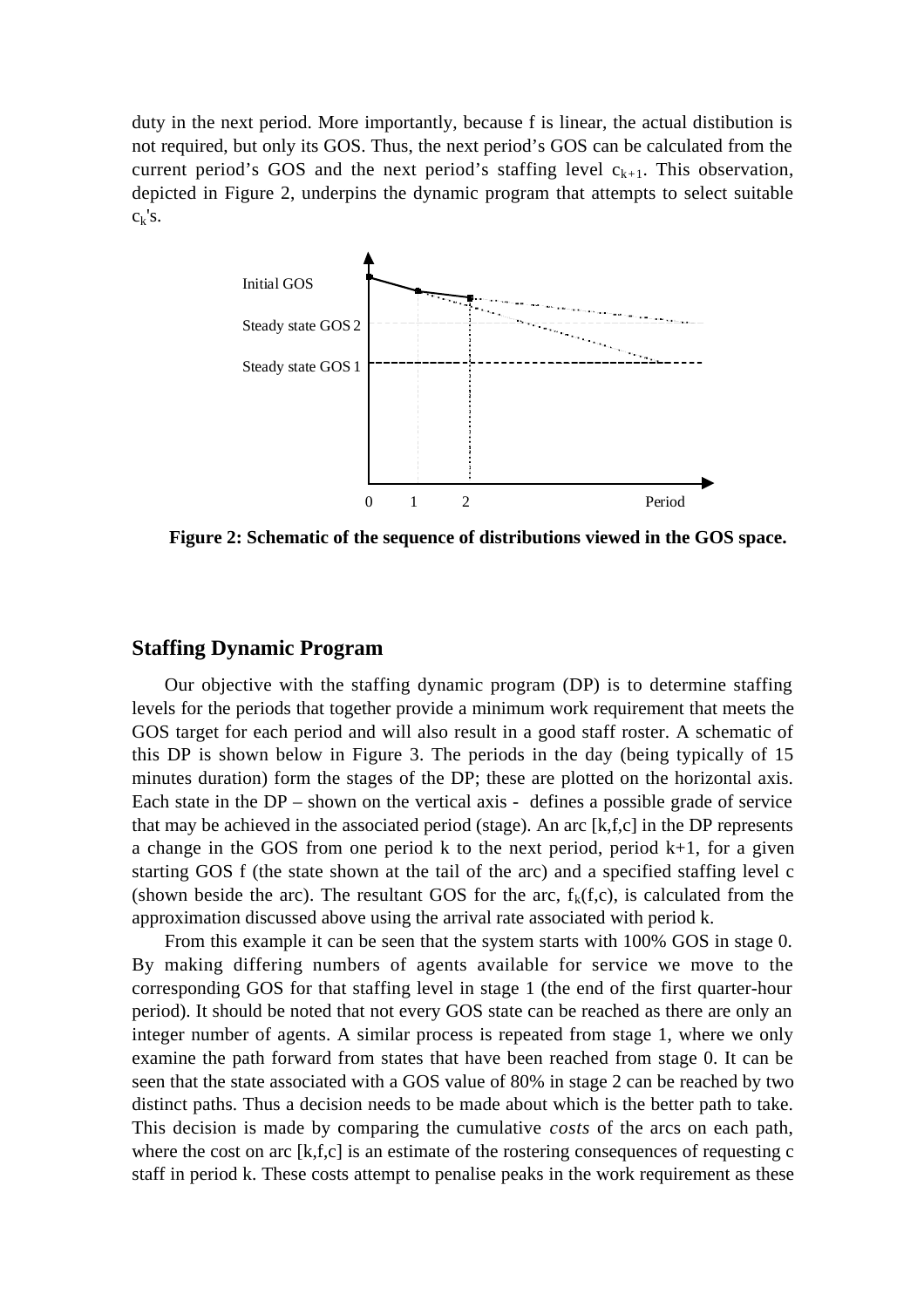are typically difficult to cover in the rostering phase. The structure of these costs is discussed further in [7] and [8].



**Figure 3: Schematic of the DP stage/state space.**

To ensure that the minimum permitted GOS of 80% is achieved in each period, any arcs that result in a GOS less than 80% are banned. Thus, any solution that produces a GOS value less than 80% is deemed infeasible and is not considered in the solution process. For computational efficiency, the GOS state space was discretised into unit segments and any resultant GOS  $f_k(f,c)$  was truncated to fit these partitions. This meant we in fact had only 21 possible states (80 -100%) for the GOS.

There are a number of simple extensions that can be made to this model. Firstly, the DP state space can be expanded to include a cumulative GOS sum taken over all calls in the preceeding periods. This allows a daily average GOS to be specified in addition to the GOS target for each period. For example, the user may require an average GOS of at least 85% over the day's calls with the GOS in any period being at least 80%. A second extension is to ban staffing solutions that exceed some specified maximum abandonment rate in any period. These abandonment rates can be calcuated from the time-dependent distribution approximation, and effectively ban possible GOS levels in each stage.

### **GOS Distribution**

In the above discussion, we have only considered expected values for the GOS. If the GOS distribution is symmetric then we could state that on 50% of days the GOS will be under our target. From testing with a simulation, we have observed that the GOS can be modelled by a normal distribution as shown in Figure 4. However as the mean GOS value tends towards 100%, the distribution becomes skewed due to the limit that the GOS can be at most 100%. The GOS distribution is then better modeled using a beta distribution. However in the area of interest, around the  $10<sup>th</sup>$  -  $50<sup>th</sup>$  percentiles, both the normal approximation and the beta approximation produce similar results. Using the normal approximation, we can now increase the GOS target seen by the DP to ensure we meet our real target with a user-specified probability that is typically 90%.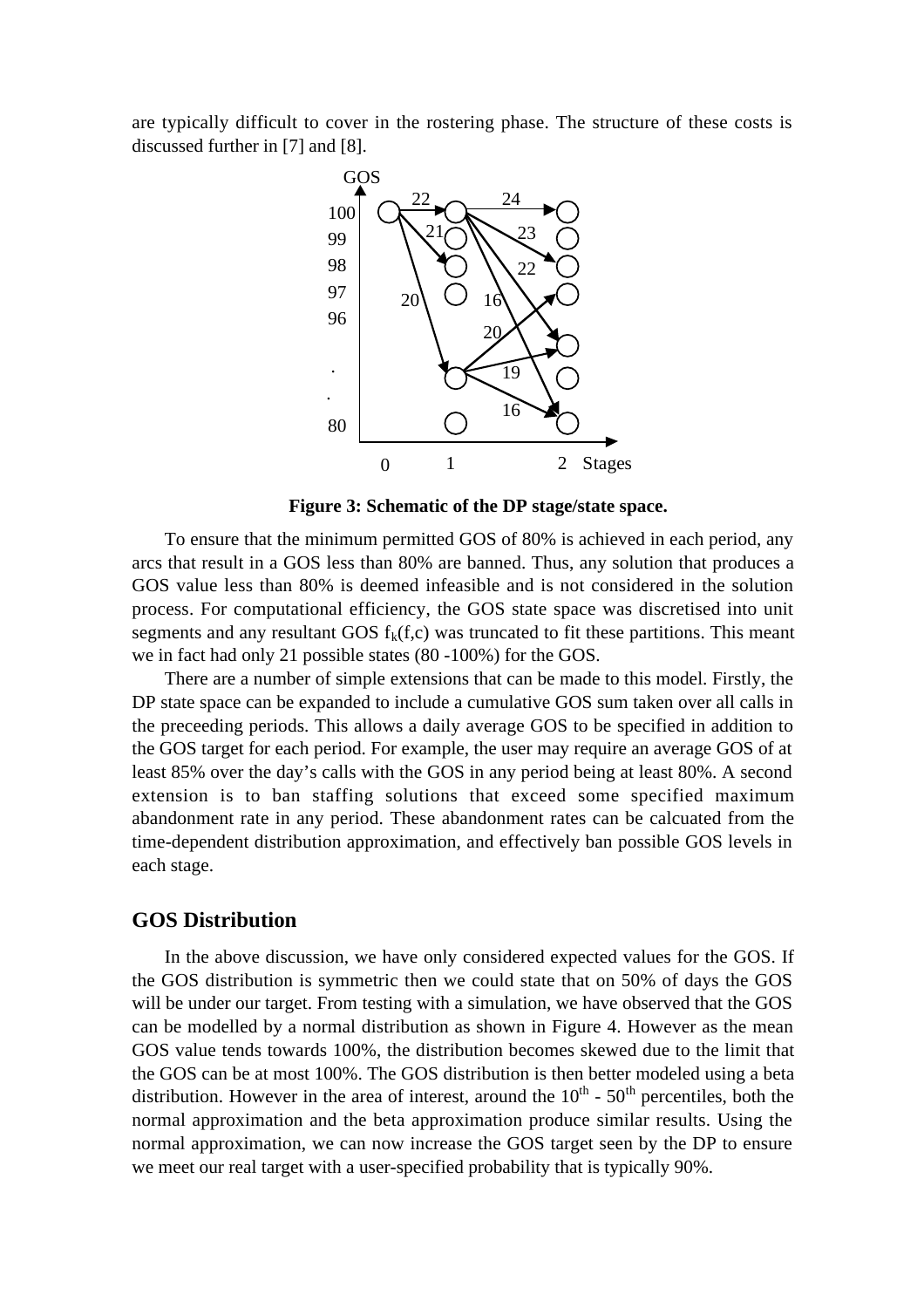

**Figure 7-5: Normal approximation to the GOS distribution.**

# **Results**

Although commercial sensitivity prohibits publication of detailed results, we can reveal that simulation results confirm that the work requirements produced by the DP model are indeed feasible and behave as predicted by the normal approximation. Further work is continuing to implement rostering systems that can turn the work requirements into actual worked rosters, and thus demonstrate the full value of this new approach.

# **Acknowledgments**

This research was supported through a Graduates in Research Fellowship from the Public Good Science Fund. We would like to thank VoiceTech Systems Ltd for their support of this project.

# **References**

- [1] Eitzen, G.E. 1994. Telephone resource allocation problem. Honours Thesis, School of Mathematics, University of South Australia.
- [2] Henderson, S., and A. Mason. 1998. Rostering by iterating integer programming and simulation. *Proceedings of the 1998 Winter Simulation Conference. D. Medeiros, E. Watson, eds.* IEEE.
- [3] Jennings, O., A. Mandelbaum, W. Massey, and W. Whitt. 1996. Server staffing to meet time varying demand*. Management Science* 42: 1383 - 1394.
- [4] Lindvall, T. 1992. *Lectures on the Coupling Method*. Wiley, New York.